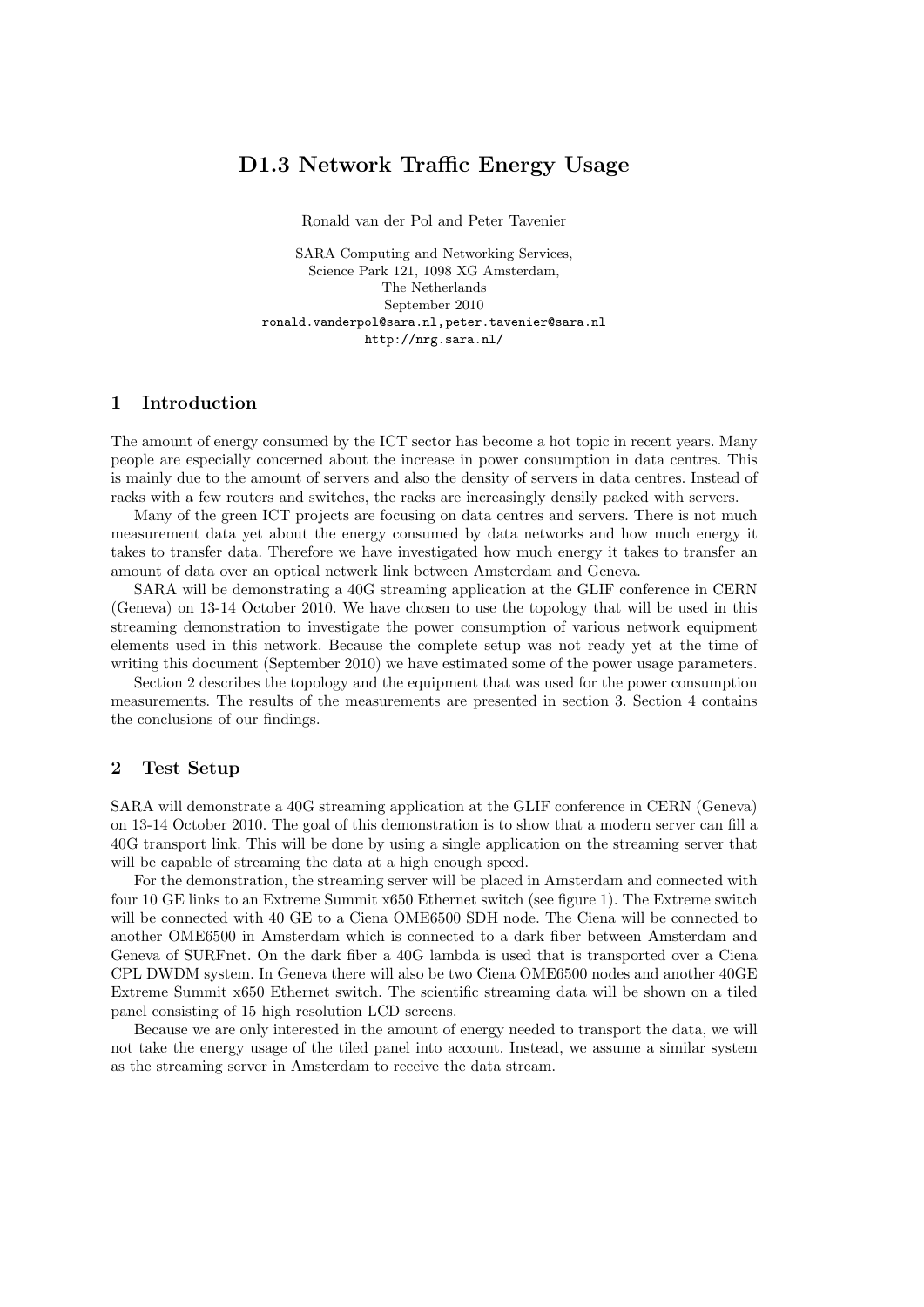

Fig. 1. Experimental setup.

| <b>Brand</b> | Supermicro X8DAH+-F                        |
|--------------|--------------------------------------------|
| <b>CPU</b>   | 2x Intel Xeon X5677 @3.73                  |
| Memory       | $24$ GiB ( $6\times$ 4 GiB) DDR3 @1333 MHz |
| <b>Disk</b>  | $32\times$ 2.5" 160 GB Intel X25-M SSDs    |
|              | Disk Controller $4 \times 3$ Ware 9750-8i  |
| Network      | $2\times$ Myricom 2 port 10GE NICs         |
| <b>OS</b>    | Linux $2.6.31(64 \text{ bit})$             |
| Price        | Eur 22,000                                 |
|              |                                            |

Table 1. Specs of the streaming server used

The streaming server is modern server with mainstream components and a widely used architecture (see table 1). It consists of two four core Intel Xeon processors, 24 MB of DDR3 RAM and 32 SSD disks. The reason for using SSD disks was high sustained read I/O, but the low energy consumption of SSD disks is also benificial for lowering the total amount of energy used.

The power consumed by the streaming server was measured with an Avocent PM3009H Power Distribution Unit (PDU). This PDU can measure the power consumption of each of its 10 outlets individually. The data can be retrieved with SNMP. We have used MRTG to measure and display the data of the PDU.

The power consumption of the Extreme Summit x650 Ethernet switches was also measured with the Avocent PDU. The Ciena OME6500 has a builtin power consumption measurement capability. This power consumption data can be retrieved with the Ciena Site Manager network management software.

We have no data for the Ciena CPL DWDM equipment, but we expect that it will be negligible compared to the other equipment. This is because the CPL is purely optical without any optical electrical optical conversions. It only boosts the optical power which does not need much energy.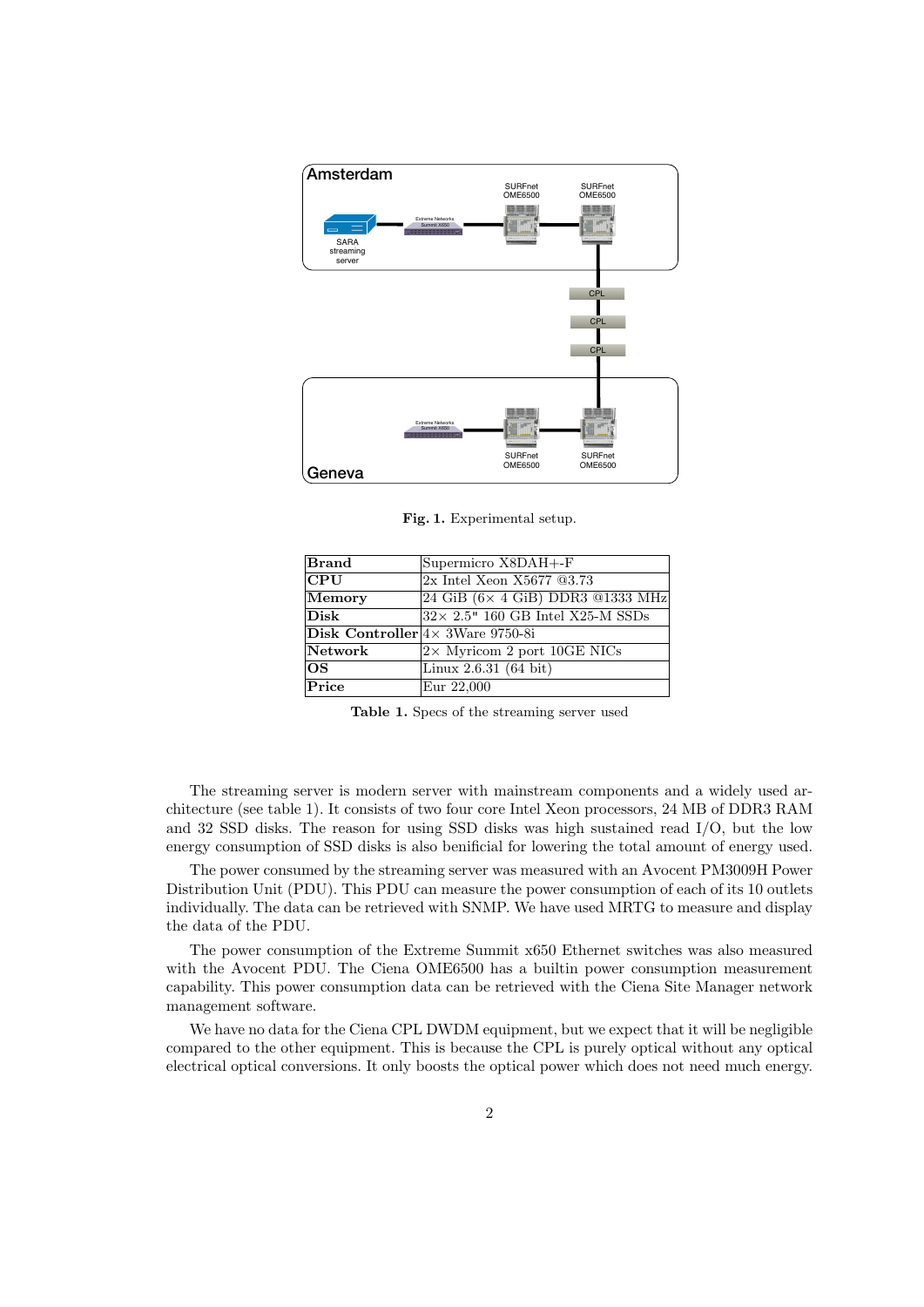#### 3 Results

Not all Ciena OME6500 nodes were installed yet at the time of writing this document. Only the two OME6500 nodes at both ends of the SURFnet dark fiber were available. The Ciena OME6500 in Amsterdam consumed 960 Watt, the OME6500 in Geneva consumed 884 Watt. It turned out that the consumption was not dependent on data traffic. The OME6500 in Amsterdam contained three 40G OCLD modules, two were connected to 4 port 10GE OCI modules and the third to an OC768 OCI module. It also contained a 1 port 10GE OCI module. The OME6500 in Geneva contained the same modules, except for the 1 port 10GE OCI module. Apparently this 10GE module consumes about 78 Watt.

The two additional OME6500 nodes will only contain two 40G OCLD modules and a 4 port 10GE OCI module for a backup scenario. We estimate that these OME6500s will consume 370 Watt each (884/3 for the two 40G OCLD cards plus 76 Watt for the 4 port 10GE module).

We measured the power consumption of two Extreme Summit x650 Ethernet switches with the Avocent PDU. The first switch consumed 254 Watt. This switch contained one 10G-LR SFP+. The other switch consumed 272 Watt and contained four 10G-LR SFP+, one 10G-LRM SFP+, seven 10G-SR SFP+, three 1G-SX SFP+, one 1G-LX SFP+ and four twinax cables. The configuration of both Extreme Summit x650 Ethernet switches that will be used during the demonstration will be something in between. Therefore we estimate the power consumption of both Extreme switches to be 260 Watt, although we do not know how much energy the 40GE module consumes because we did not have that module yet. For the Extreme switches it is also true that the power consumption is independent of the data transferred through the switch.

The power consumption of the streaming server turned out to be highly dependent on the streaming data traffic. This is to be expected because the streaming server needs to read the data from the SSD disks, do some data handling and transfer the data to the network. All these processes stress the CPU cores of the server. When no data needs to be transferred, the disks and CPU cores will be almost idle and consume far less energy. Probably the effect of the CPU cores is the most important. During streaming six of the eight cores are about 50% busy and two are about 80% busy.

The result of the power measurements of the streaming server is shown in figure 2. The image at the top shows the network traffic on one of the 10GE interfaces of the streaming server. The server was streaming until around 18:30. No streaming took place between 18:30 and just before 22:00. From 22:00 onwards the streaming was started again.

The middle and lower images show the power consumption of both power units of the streaming server. The power units consume 251, resp. 240 Watt. So the total energy consumption of the server was 491 Watt. The measurements show clearly that the power consumption drops significantly when the streaming was stopped between 18:30 and 22:00. The power consumption when not streaming was 181, resp. 168 Watt.

From 18:30 until about 20:00 (during the interval when there was no streaming taking place) we did a file transfer over the 1 Gbit/s interface of the server. The effect can be seen as a slightly increased power consumption.

During the streaming we sent around 30.6 Gbit/s  $(6.1 + 8.2 + 8.2 + 8.1)$  of total traffic to the network. The estimated power consumption of two servers  $(2 \times 491 \text{ Watt})$ , two Extreme Summit x650 Ethernet switches ( $2 \times 260$  Watt), the two additional Ciena OME6500 nodes ( $2 \times$ 370 Watt) and the two already installed Ciena OME6500 nodes (960 + 884 Watt) is 4,086 Watt. So sending one Gbit/s takes about 134 Watt. The distance of the dark fiber between Amsterdam and Geneva is 1652 km. So streaming 1 Gbit/s takes about 81 miliWatt per km.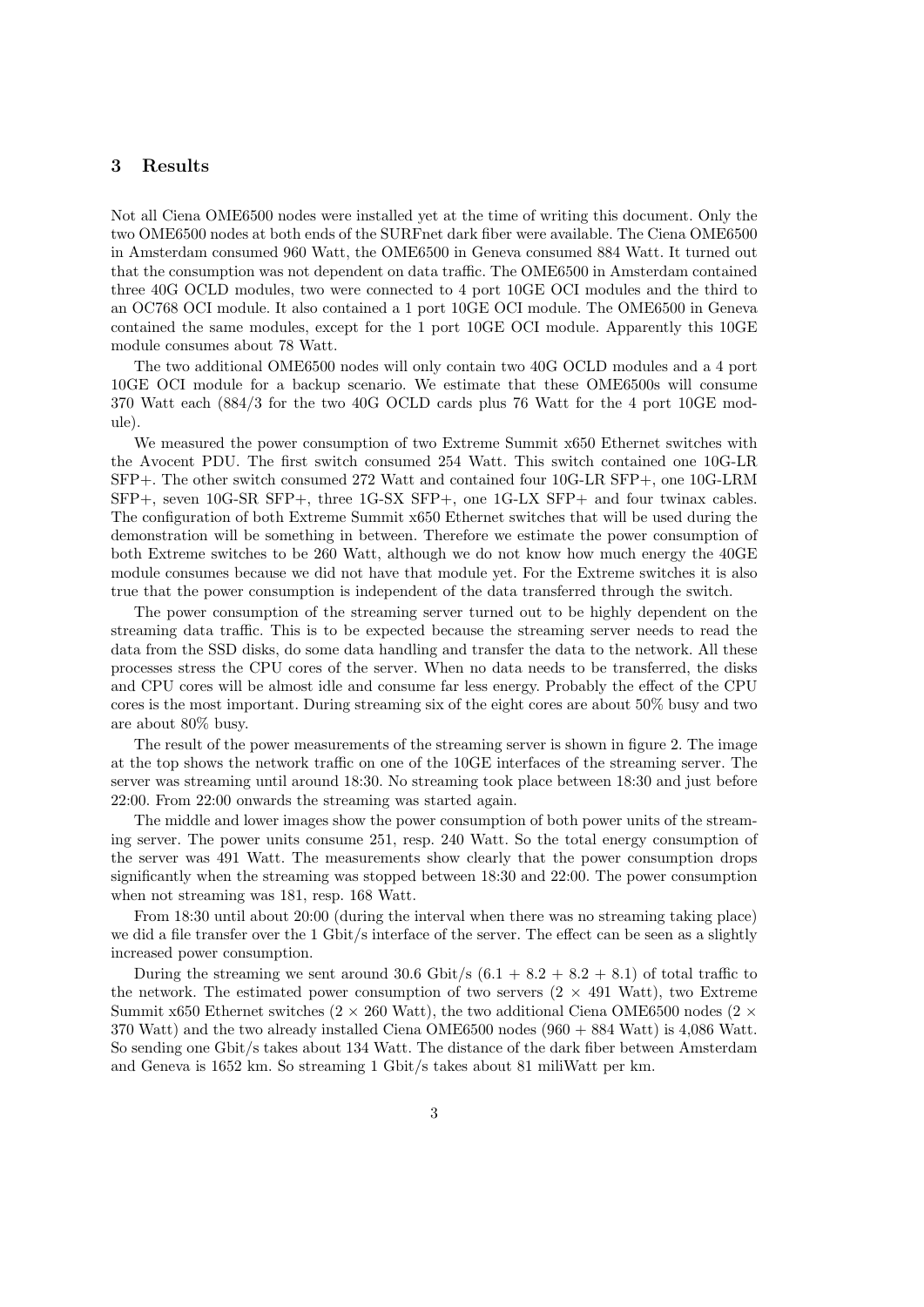The statistics were last updated Friday, 1 October 2010 at 1:57, at which time 'asd-xs650' had been up for 2 days, 11:43:03.

'Daily' Graph (5 Minute Average)



The statistics were last updated Friday, 1 October 2010 at 1:58, at which time 'asd-powerbar' had been up for 9:00:59.





The statistics were last updated Friday, 1 October 2010 at 1:59, at which time 'asd-powerbar' had been up for 9:01:58.

#### 'Daily' Graph (5 Minute Average)



Fig. 2. Power consumption measurements on the streaming server.

## 4 Conclusions

We did some actual measurements of power consumption of a streaming server and of network equipment (an Extreme Ethernet switch and a Ciena SDH node). The streaming server consumed